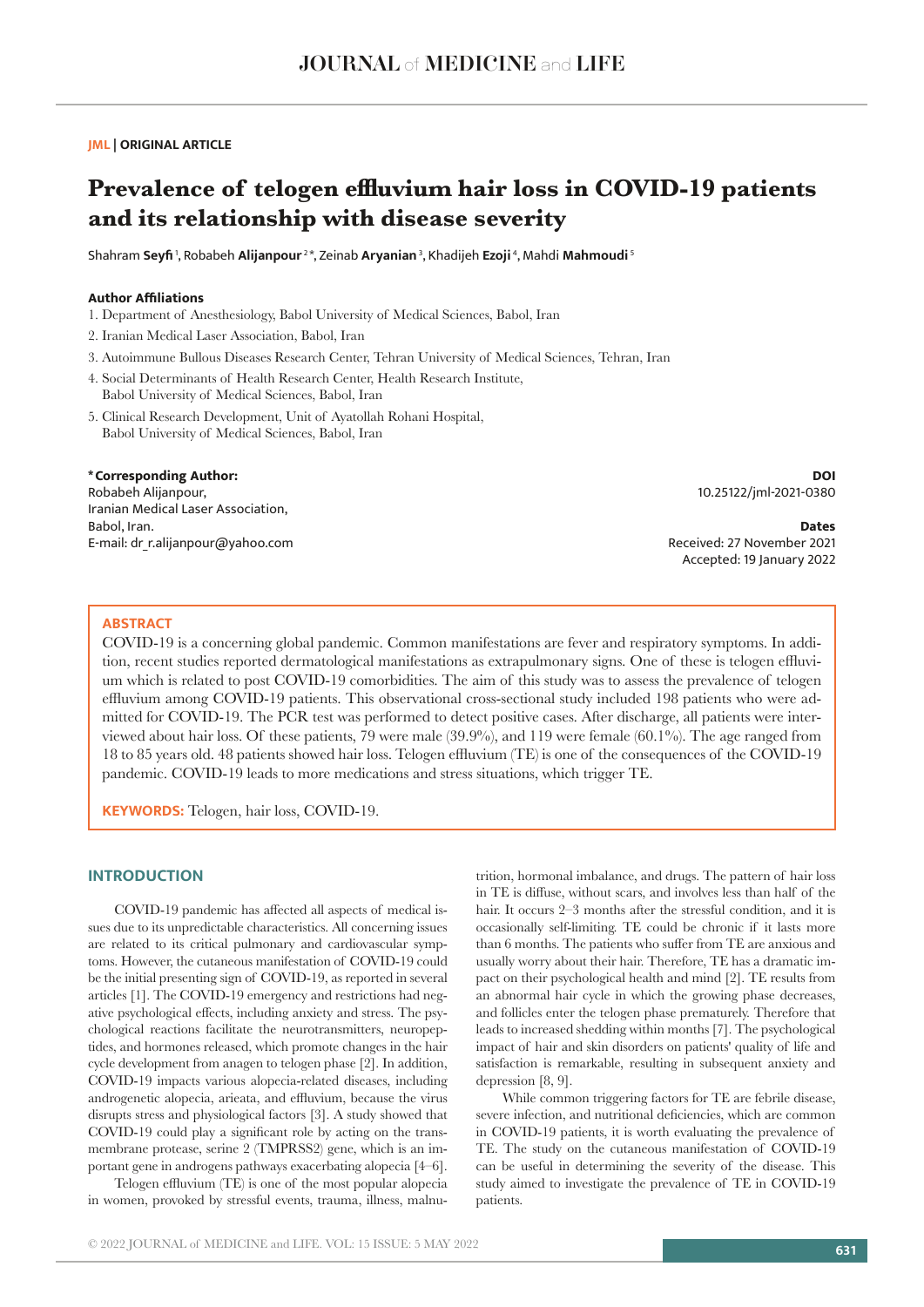# **MATERIAL AND METHODS**

# **Research design**

This observational cross-sectional study was performed in Rohani hospital of Babol Medical University Of Sciences. We reviewed the medical records of 198 patients admitted due to the COVID-19 positive RT-PCR test.

## **Data collection**

Some data were collected from their medical records. The demographics data, signs and symptoms of COVID-19, past medical history, drug history, and dermatologic manifestation were reviewed by convenience sampling. Also, disease severity based on radiological and laboratory findings were collected from their medical records. Other information included hair loss, family history of hair loss, daily life habits, theory of bathing, nutrition etc, based on a questionnaire completed by phone after discharge.

#### **Sample size calculation**

Based on the below formula, the sample size required per group was 198. Hence, the total sample size required was  $198$ .

$$
n = \frac{Z_{1-\frac{\alpha}{2}}^2 p(1-p)}{d^2}
$$

 $\alpha=0.05; Z_{1-\frac{\alpha}{2}}=1.96; p=0.005; d=0.004;$ N=(1.96)2(0.005×0.995)/(0.004)2=198.  $Z_{1-\frac{\alpha}{2}}$ 

#### **Statistical analysis**

Qualitative data were expressed by ratio and percentage, and quantitative data by mean and standard deviation. Data were analyzed using SPSS software version 22 using T-test and Chi-square. Significant levels were considered at P≤0.05.

# **RESULTS**

198 patients were included in this cross-sectional study. 138 confirmed COVID-19 patients underwent TE diagnosing whose data were extracted from the hospital record concerning age and gender. Of these patients, 79 were male (39.9%), and 119 were female  $(60.1\%)$ . The age ranged from 18 to 85 years old. The demographic data are summarized in Table 1. No correlation was seen between hair loss and age or sex. There was a significant correlation between positive COVID-19 test and hair loss among patients. 42 patients received Favipriavir and 41 Remdesevier.

# **DISCUSSION**

The common symptoms of COVID-19 are fever and pulmonary manifestations. In addition, telogen effluvium was reported in some studies associated with COVID-19 [10–12]. Telogen effluvium is a kind of diffuse hair loss several weeks after a stressor. The provoking factors include systemic infection, pregnancy, psychological trauma, surgery, malnutrition, and drugs which result in premature termination of the anagen phase and hair shedding. TE is a self-limited disease, and scarring is rare [7].

# **Table 1. Clinical investigations of research participants.**

| <b>Parameters</b>          |               | <b>Total (n=198)</b> | P-value* |
|----------------------------|---------------|----------------------|----------|
| Sex                        | Male          | 79 (39.9%)           | 0.531    |
|                            | <b>Female</b> | 119 (60.1%)          | 0.519    |
| Age                        |               | 56.04+15.25          | 0.801    |
| <b>Favipiravir</b>         |               | 42 (21.2%)           | 0.843    |
| <b>Remdesevier</b>         |               | 42 (21.2%)           | 0.072    |
| <b>Corona positive PCR</b> |               | 138 (69.7%)          | ≤ $0.01$ |
| <b>Hair loss</b>           | <b>No</b>     | 150 (75.8%)          | 0.0512   |
|                            | Yes           | 48 (24.2%)           | 0.145    |

 $* - p < 0.05$ .

Olds *et al.* study reported 10 cases of TE post-COVID-19 infection. The majority were female, which is not consistent with this study. Most patients had a severe disease that required hospitalization and systemic medications, which is consistent with our patients. One of the strengths of this study is the sample size. Based on our knowledge, previous studies were case reports or case series [10, 11].

Telogen effluvium is the most common diffuse hair shedding because of the premature termination of anagen and hair follicle entry into catagen. The telogen effluvium was one of the catastrophic impacts of the influenza pandemic in 1918. The mean duration of hair loss was 9 weeks. It seems that this period is shorter in COVID-19 patients. COVID-19 could be considered a main trigger of severe hair shedding. SARS-CoV-2 patients revealed higher levels of proinflammatory cytokines (tumor necrosis factor, interleukin 1b, interleukin 6, and interferon types 1 and 2), which may explain skin manifestations associated with infection, such as livedoid vasculopathy, urticaria, COVID toes, and a chicken pox-like rash. As matrix cells are destroyed during an immune response, an overabundance of interferons can lead to TE formation. This is why cytokine storms need to be avoided wherever possible. Other factors, including lack of scalp hygiene in hospitals and medications, should be assessed [13].

The cytokines had higher levels in severe COVID-19, according to previous studies. The higher levels of cytokines may have a relationship with a higher risk of TE. The inflammatory cytokines, including IL-6, TNFα, IL-1β, and IFNg, develop the catagen cycle in experimental studies [14]. Furthermore, anticoagulant proteins are decreased due to the anticoagulation cascade in response to COVID-19. It may cause microthrombi formation and obstruct hair follicle blood supply. These factors could be considered precipitating factors of TE after COVID-19 infection [15, 16].

The symptom of hair loss developed several weeks after the clinical manifestation of COVID-19. Di Landro *et al.* study reported that all patients had a normal range of iron, ferritin, vitamin B12, and thyroid function tests. However, their principal complaint was hair thinning and hair loss [13]. Therefore, it supports the hypothesis of post-COVID-19 complication, which is related to dermatological manifestation.

As mentioned, TE was seen in both sexes in our studies, while in the Mieckowska *et al.* study, all patients were female with no history of hair loss. The median age was 55, and they experienced excessive hair loss several weeks to months after infections. Telemedicine was the common way to diagnose hair loss in their study and this study [17, 18]. Shome *et al.* reported that 20 adult patients (all women) were included in the study, starting a few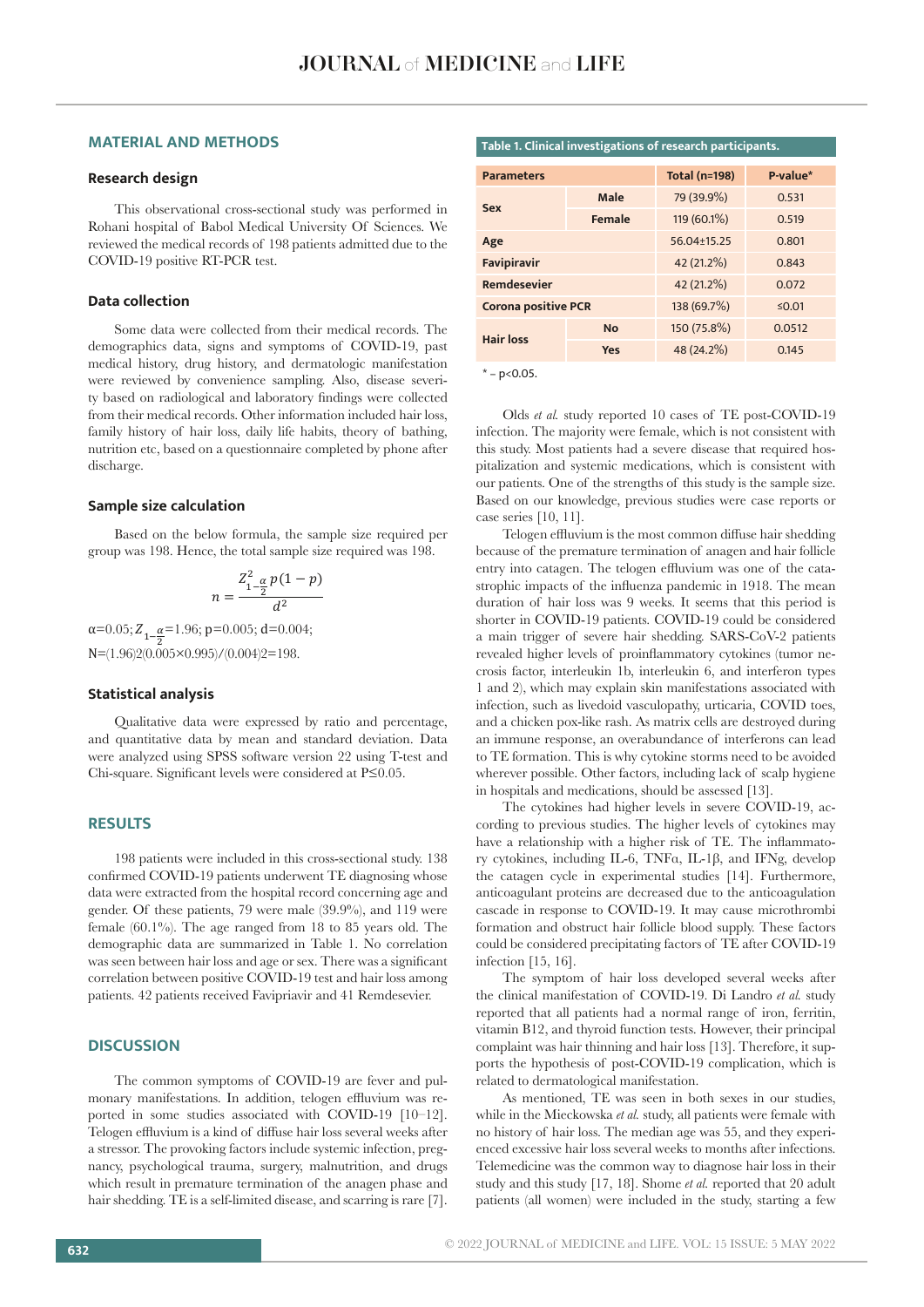weeks after recovery from COVID-19 infection and continuously presenting with TE for more than 6 months. A solution of 1.5 ml of the hair growth factor formulation QR678 Neo® was administered to the scalp per session. A total of 8 sessions were performed (one session every 4 weeks). Outcomes were assessed at baseline, 1 month after the 4<sup>th</sup> semester, and 1 month after the 8<sup>th</sup> semester. Most of the patients showed a significant reduction in hair loss; 89% of patients showed excellent hair growth. The global score of the photographic evaluation showed a significant improvement, which persisted even after treatment. The video microscopic evaluation showed an increase in the number of hairs after the  $8<sup>th</sup>$  session (mean=29.32), which improved further after treatment. Subjective evaluation scores for overall hair growth, hair appearance, reduction in scalp visibility, and hair loss were 4, 4.5, 4.25, and 5, respectively [19]. Sharquie *et al.* showed that 29 patients aged 22 to 67 years with an average and SD of 41.3×11.6 years with 36 (92.3%) females and 3 (7.69%) males. All patients diagnosed with TCA were enrolled in this study and had a previously laboratory-confirmed diagnosis of SARS-CoV-2 infection. 15 (38.46%) patients reported mild symptoms, 24 (61.53%) patients had moderate illnesses, and no patient required hospitalization. They all suffered from excessive hair loss within 2–3 months of infection. Tests were strongly positive (>10–50% on average, 35% of hair was pulled from the scalp) [20]. Hossuni *et al.* performed a systematic review involving 465 patients diagnosed with acute TE. The mean age was 44 years, and 67.5% were women. The most common trichoscopic findings are a decrease in hair density, empty follicles, or the regeneration of short hairs. The average duration from the onset of COVID-19 symptoms to the appearance of acute TE is 74 days, earlier than classic acute TE. While most patients recover from hair loss, some have persistent hair loss. In the context of the COVID-19 epidemic, our results highlight the need to consider the possibility of COVID-19 acute TE in hair loss patients with a history of COVID-19 infection. Despite the self-limiting condition, hair loss is a stressful expression of COVID-19. Identifying COVID-19 infection as a possible cause of acute TE can help doctors advise patients, thereby relieving them of unwanted stress [21]. Strace *et al.* provided data on 128 patients. Telogen alopecia was seen in  $66.3\%$  of patients, trichodynia – in  $58.4\%$ . Trichodynia was associated with telogen effluvium in 42.4% of cases and anosmia and eosinophilia in 66.1% and 44.1% of cases, respectively. The majority of patients (62.5%) developed hair-related signs and symptoms within the first month of being diagnosed with COVID-19, and 47.8% of patients developed hair-related signs and symptoms after 12 weeks or more [22].

There are several limitations to this study. First of all, the sample size was limited and the study is only retrospective. Based on our knowledge, this is the first cross-sectional study investigating TE triggered by COVID-19 in Iran. Compared with other studies, we had less demographic data. TE can be caused due to medications that cannot be ruled out. TE can occur as a result of hydroxychloroquine, azithromycin, or other drugs used in COVID-19 treatment. The mental and psychological effects of the pandemic are another critical source of stress; therefore, TE may be increased overall [17].

## **CONCLUSION**

Telogen effluvium is one of the consequences of the COVID-19 pandemic. COVID-19 leads to more medications and stress situations, which trigger TE. Physicians should be aware of this delayed TE. To the best of our knowledge, this is the first cross-sectional study with 48 positive cases. In our study, none of the patients had previous TE. Further studies for investigating and clarifying the pathogenesis are required. It can also be suggested that the stress caused by COVID-19 disease could be a cause of hair loss.

## **ACKNOWLEDGMENTS**

#### **Conflict of interest**

The authors declare no conflict of interest.

# **Ethical approval**

The study was approved by the Ethical Committee of Babol University of Medical Sciences (IR.GUMS.REC.1397.233, 2020).

#### **Consent to participate**

Informed consent was obtained from the participants in the study.

## **Authorship**

SS, RA, ZA, KE and MM participated in study design, data collection and evaluation, drafting and statistical analysis. Furthermore, SS, RA, ZA, KE and MM extensively contributed in data interpretation, editing, and finalizing the manuscript. All authors approved the final version of this paper.

## **REFERENCES**

- 1. Seirafianpour F, Sodagar S, Pour Mohammad A, Panahi P, *et al.* Cutaneous manifestations and considerations in COVID-19 pandemic: A systematic review. Dermatol Ther. 2020 Nov;33(6):e13986. doi: 10.1111/dth.13986.
- 2. Rivetti N, Barruscotti S. Management of telogen effluvium during the COVID-19 emergency: Psychological implications. Dermatol Ther. 2020 Jul;33(4):e13648. doi: 10.1111/dth.13648.
- 3. Grover C, Khurana A. Telogen effluvium. Indian J Dermatol Venereol Leprol 2013;79:591-603. doi: 10.4103/0378-6323.116731.
- 4. Limburg H, Harbig A, Bestle D, Stein DA, *et al.* TMPRSS2 Is the Major Activating Protease of Influenza A Virus in Primary Human Airway Cells and Influenza B Virus in Human Type II Pneumocytes. J Virol. 2019 Oct 15;93(21):e00649-19. doi: 10.1128/JVI.00649-19.
- 5. Lucas JM, Heinlein C, Kim T, Hernandez SA, *et al.* The androgen-regulated protease TMPRSS2 activates a proteolytic cascade involving components of the tumor microenvironment and promotes prostate cancer metastasis. Cancer Discov. 2014 Nov;4(11):1310-25. doi: 10.1158/2159-8290.CD-13-1010.
- 6. Tolouian R, Tolouian A, Ardalan M. Blocking serine protease (TMPRSS2) by Bromhexine; looking at potential treatment to prevent COVID-19 infection. Marshall J Med. 2020;6(3):11. doi: 10.33470/2379-9536.1286.
- 7. Asghar F, Shamim N, Farooque U, Sheikh H, Aqeel R. Telogen Effluvium: A Review of the Literature. Cureus. 2020 May 27;12(5):e8320. doi: 10.7759/ cureus.8320.
- 8. Alijanpour R, Aliakbarpour F. A randomized clinical trial on the comparison between hair shaving and snipping prior to laser hair removal sessions in women suffering from hirsutism. J Cosmet Dermatol. 2017 Mar;16(1):70-75. doi: 10.1111/jocd.12280.
- 9. Alijanpour R, Poorsattar Bejeh Mir A. The Effect of Topical Glycerol Trinitrate on Laser-Aided Facial Hair Removal: A Triple-Blinded Randomized Clinical Trial. Photomed Laser Surg. 2015 Dec;33(12):592-7. doi: 10.1089/pho.2015.3881.
- 10. Olds H, Liu J, Luk K, Lim HW, *et al.* Telogen effluvium associated with COVID-19 infection. Dermatol Ther. 2021 Mar;34(2):e14761. doi: 10.1111/ dth.14761.
- 11. Aktaş H, Hamidi AA. Urticaria in a patient with COVID-19: Therapeutic and diagnostic difficulties. Dermatol Ther. 2020 Jul;33(4):e13610. doi: 10.1111/dth.13610.
- 12. Galván Casas C, Català A, Carretero Hernández G, Rodríguez-Jiménez P, *et al.* Classification of the cutaneous manifestations of COVID-19: a rapid prospective nationwide consensus study in Spain with 375 cases. Br J Dermatol. 2020 Jul;183(1):71-77. doi: 10.1111/bjd.19163.
- 13. Di Landro A, Naldi L, Glaser E, Paus R, Tosti A. Pathobiology questions raised by telogen effluvium and trichodynia in COVID-19 patients. Exp Dermatol. 2021 Jul;30(7):999-1000. doi: 10.1111/exd.14352.